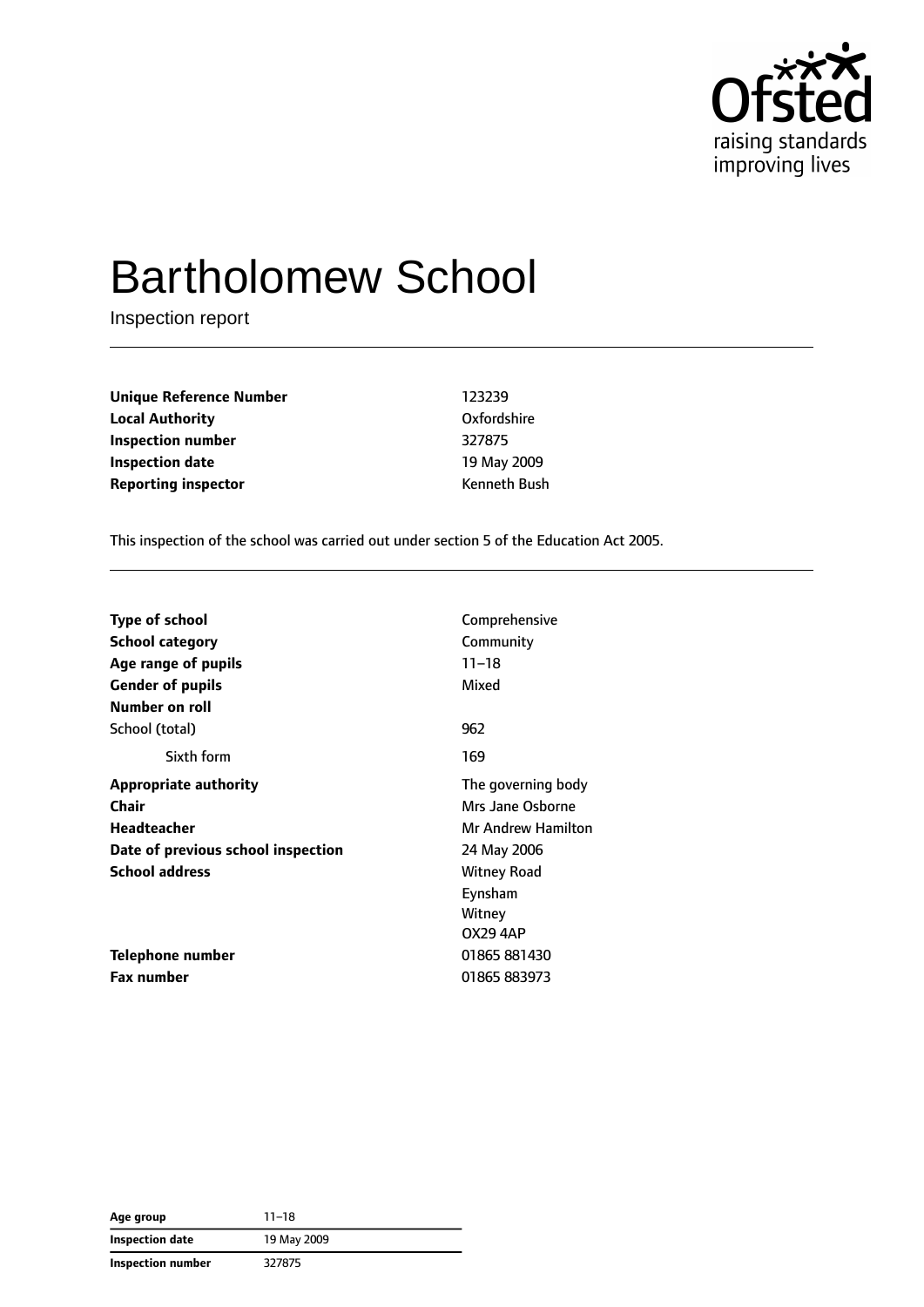.

<sup>©</sup> Crown copyright 2009

Website: www.ofsted.gov.uk

This document may be reproduced in whole or in part for non-commercial educational purposes, provided that the information quoted is reproduced without adaptation and the source and date of publication are stated.

Further copies of this report are obtainable from the school. Under the Education Act 2005, the school must provide a copy of this report free of charge to certain categories of people. A charge not exceeding the full cost of reproduction may be made for any other copies supplied.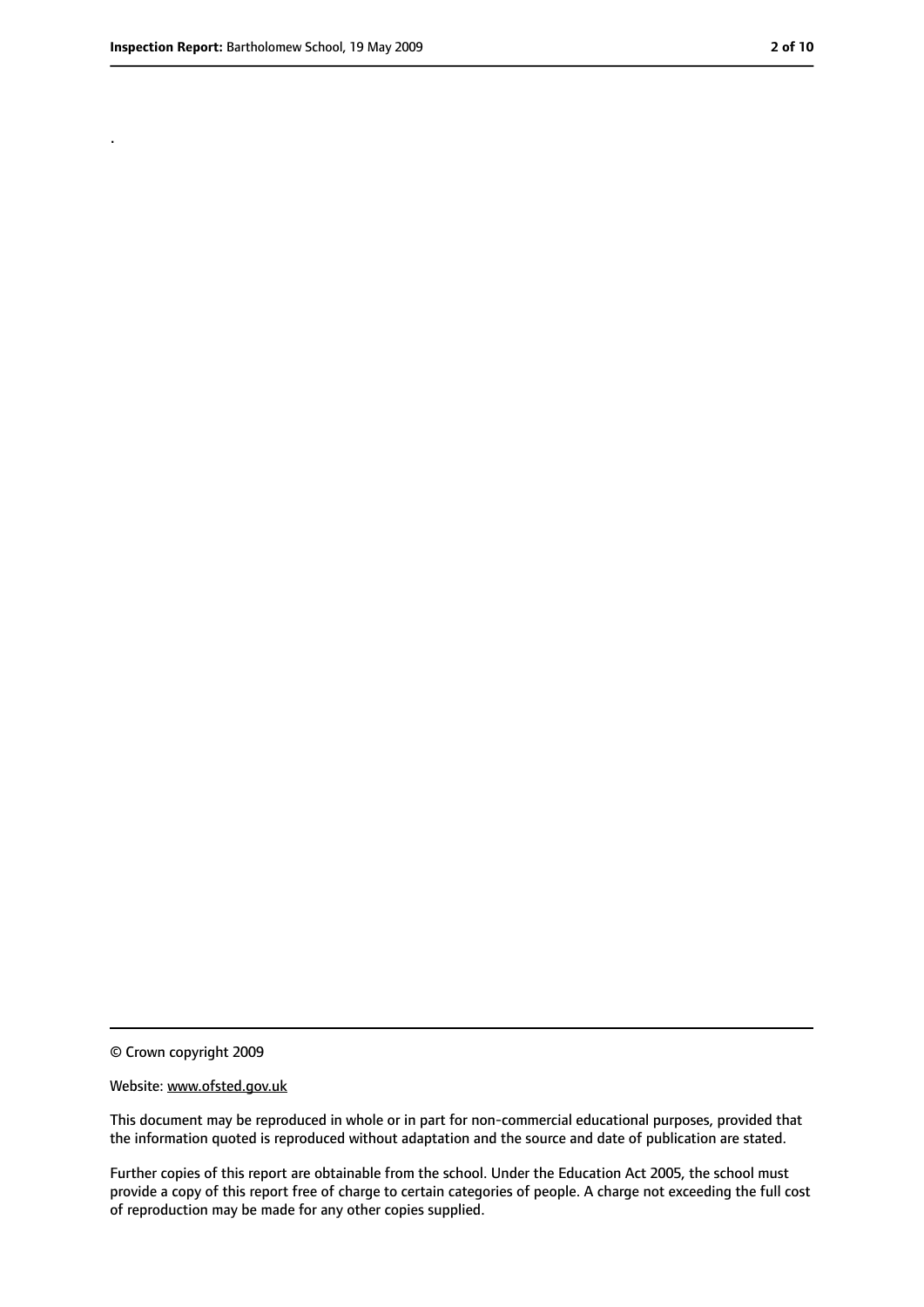### **Introduction**

The inspection was carried out by two Additional Inspectors, who evaluated the overall effectiveness of the school and investigated the following:

- achievement overall, including in the sixth form
- the quality of teaching and learning
- the effectiveness of leadership and management at all levels.

Inspection evidence was gathered from: lesson observations; discussions with the headteacher, other senior staff, governors and students; scrutiny of students' work and school documentation; and parental surveys. Some aspects of the school's work were not investigated in detail, but inspectors found no evidence to suggest that the school's own judgements were not justified and these are included in the report.

### **Description of the school**

Bartholomew is an average-sized secondary school situated in a largely rural context. The percentage of students eligible for free school meals is well below that found nationally. The percentage of students identified by the school as having learning difficulties and/or disabilities is below the national average. The great majority of students are of White British origin with a small but increasing proportion whose first language is believed not to be English. The school has had specialist technology college status since 2003 and in 2008 added a second specialism (Thinking Voice) as part of the Leading Edge Partnership Programme. A range of courses for 14 to 16 year old students are offered in partnership with other schools and colleges in West Oxfordshire.

#### **Key for inspection grades**

| Grade 1 | Outstanding  |
|---------|--------------|
| Grade 2 | Good         |
| Grade 3 | Satisfactory |
| Grade 4 | Inadequate   |
|         |              |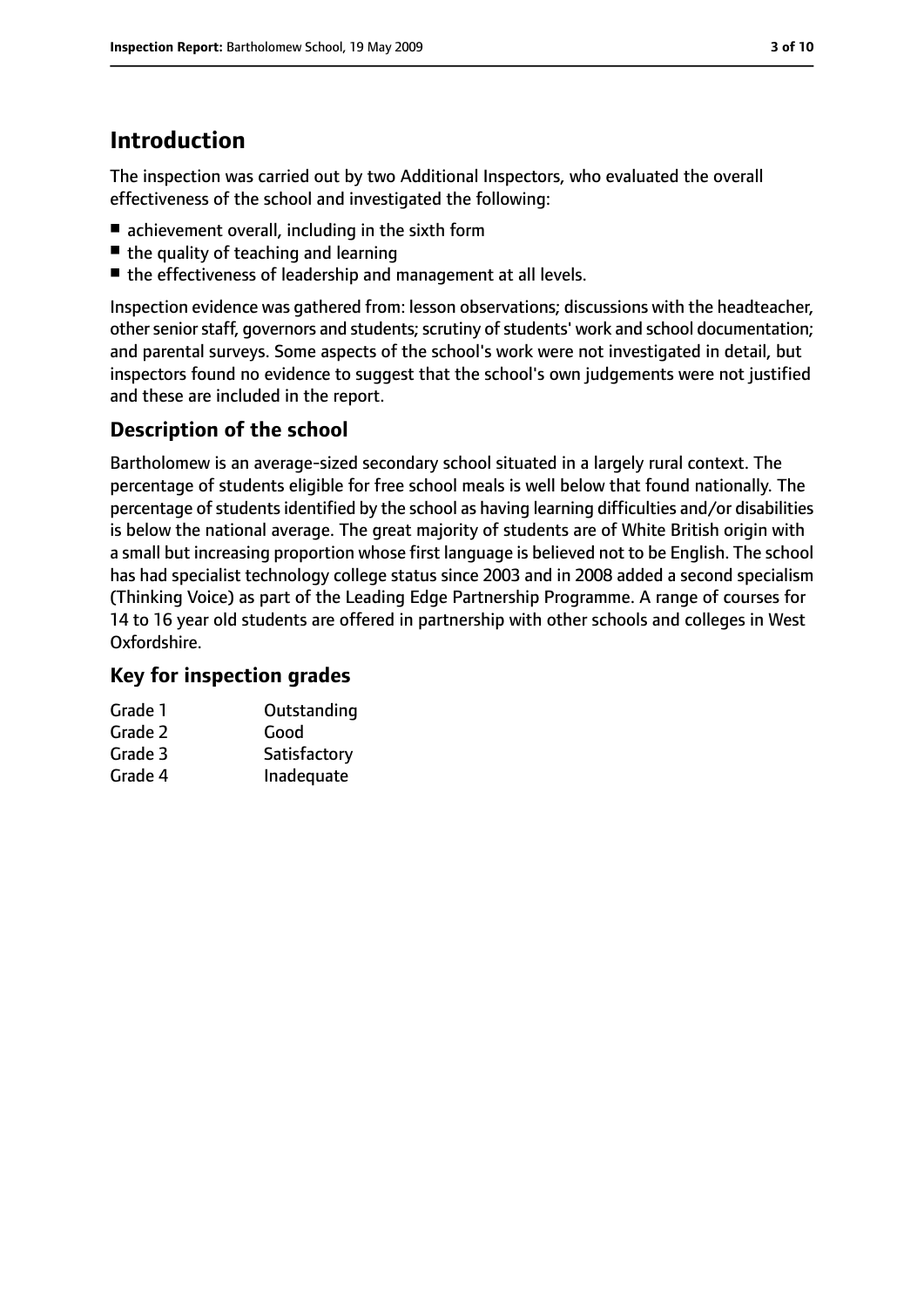### **Overall effectiveness of the school**

#### **Grade: 1**

Bartholomew School provides its students with an outstanding education. Under the leadership of the dynamic and forward-looking headteacher and senior leadership team, the school has rapidly and significantly improved in all areas since the previous inspection by raising standards, accelerating rates of progress, improving the quality of teaching and learning and strengthening leadership and management systems. The school has developed ambitious but achievable plans to enable sustained improvement, and to continue to raise the aspirations of staff and students in the future.

Students typically enter Bartholomew with prior attainment just above the national average. By the end of Year 11, however, standards have risen considerably and are now consistently high, including the proportion of students gaining five good GCSEs. Attainment in each of the core subjects is well above national averages, which in the case of mathematics and science reflects the considerable impact of the school's technology specialism. Standards in English are also very high and improving. Since the previous inspection achievement has continued to improve, particularly as the school has increased the rate of progress made by students at Key Stage 3. Boys, too, are now making consistently better progress due to the significant impact of well-focused and timely intervention strategies. As a consequence of the excellent support which they receive, students with learning difficulties and/or disabilities make progress at a similar rate to that of their peers. Achievement overall, therefore, is now outstanding.

Inspection evidence confirms the school's view that students' personal development and well-being are outstanding. They are exceptionally enthusiastic about, and proud of, their school, appreciating the commitment and professionalism of staff, for example as shown in how thoroughly and promptly they feel that their work is marked. Relationships are excellent and contribute significantly to high levels of student motivation and application to their studies. Students show excellent knowledge and understanding of what is required to lead a healthy lifestyle and demonstrate this in practice through high levels of participation in the wide range of sports-related activities on offer. Behaviour in lessons and around the school is of a very high standard, leading to a calm, purposeful atmosphere in lessons. Attendance overall is good and staff are working hard to further reduce the small proportion of students who regularly absent themselves from school.

Teaching has improved since the previous inspection and is now outstanding. The school has rightly put the emphasis on producing consistently high-quality learning outcomes for students and the intensive investment in professional development is making an impact. As a result, lessons are invariably well planned with clear learning objectives routinely shared with students. Teachers' subject knowledge is excellent and they are adept in applying this to suit the different needs of students as they progress through the school. In a Year 10 English lesson seen during the inspection high-attaining students were really challenged to extend their thinking skills in a debate about the complex themes in Arthur Miller's play 'A View From the Bridge'.

Owing to the school's significant extension of the range of courses available at Key Stage 4, both on site and in partner institutions, the curriculum overall is also outstanding. Students of all abilities can now access high-quality courses which provide secure progression routes at the end of both Key Stages 3 and 4. Provision for personal, social and health education is excellent, leading to positive outcomes for students across the 11 to 16 age range. The school's specialisms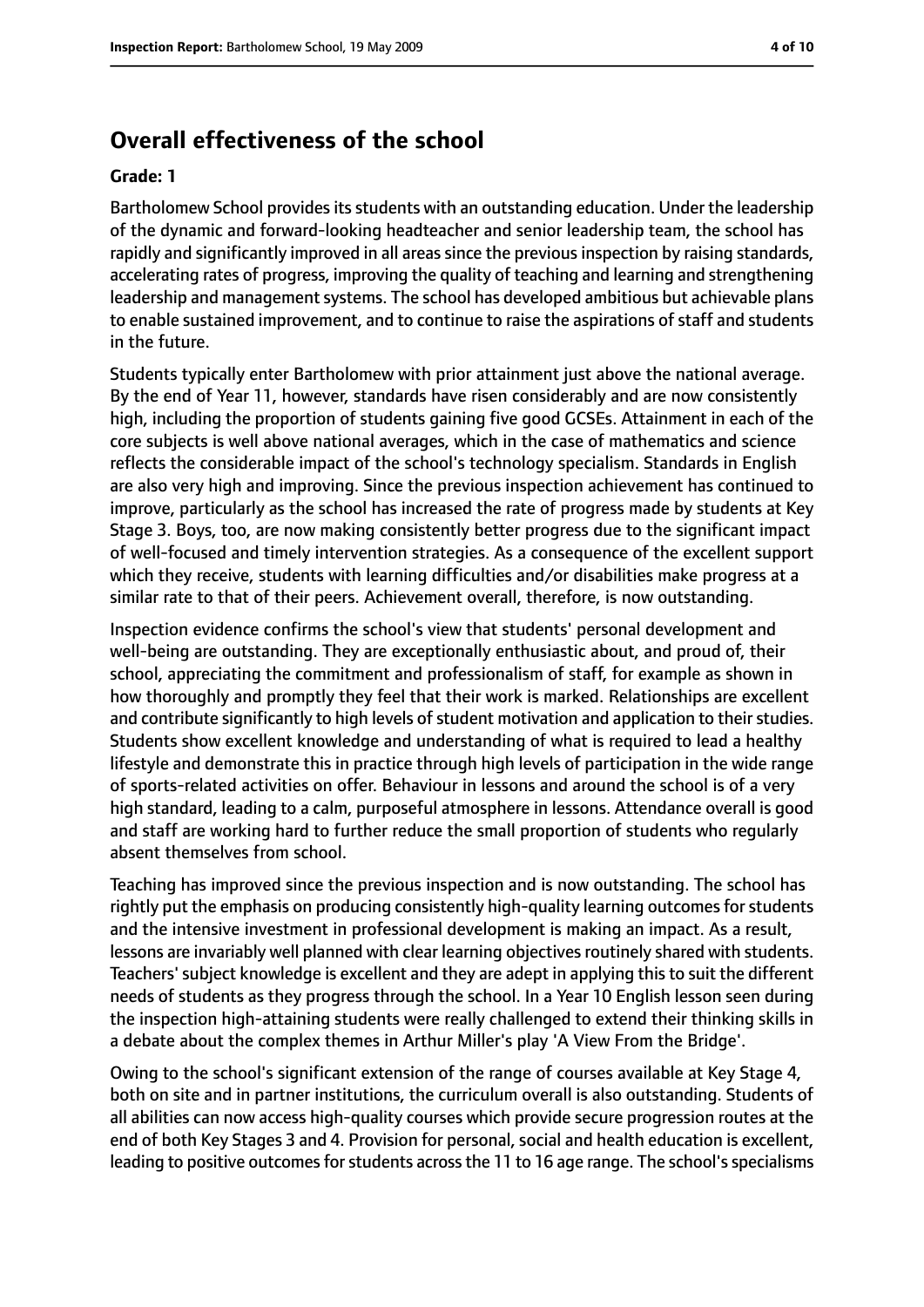have been a driving force for improvement, encouraging innovation, collaboration and coherence in course provision, including most recently at Key Stage 3.

The care, guidance and support of students are an outstanding feature of provision and contribute significantly to students' achievement. Students are very well informed about their progress and are given regular and appropriate advice about how best to progress to the next stage of their education. Students at risk of underperformance are identified early and are given rigorous guidance to enable them to fulfil their potential. Those students identified as vulnerable are given particularly effective support and as a result they thrive and achieve very well. Parents, as well as students, are exceptionally complimentary about the quality of pastoral care and transition arrangements from primary school, with one remarking: 'My child has settled very well and is making real progress; we've seen her grow in both confidence and self-esteem.' A few parents commented adversely about the communication between home and school and about provision in some curriculum areas. However, the vast majority of parents are very supportive and strongly endorse the steps that the headteacher and the senior team are taking to improve the school still further.

Leaders and managers at Bartholomew provide exceptionally clear direction and are relentlessly focused on raising standards and improving outcomes for all students. They are well supported and challenged by an increasingly effective governing body who play a significant part in the life of the school. The school's systems for evaluating its own performance are exemplary, resulting in well-focused plans for further improvement both at whole-school and department levels. Robust and sophisticated systems for tracking students' progress help them to consistently reach challenging targets. Inclusion is central to the school's ethos and, consequently, Bartholomew is a tolerant and welcoming community in which equality of opportunity is vigorously promoted. The school has made good progress in establishing its contribution to community cohesion and has clear plans in place for taking the next steps. Links with the wider community are very well established and growing, notably, but not exclusively, forged through the school's specialisms.

#### **Effectiveness of the sixth form**

#### **Grade: 2**

Standards in the sixth form overall are generally above average, although the proportion of students gaining A and B grades at A2 is well above average. There is, however, some variation between subjects both at A2 and AS levels. In 2008 attainment at A2 was strongest in English literature, history and sports studies and weakest in business studies, chemistry and religious studies. Rates of progress in most subjects are increasing as a result of better teaching and excellent provision of academic guidance. Achievement overall is good. Students' personal development and well-being are outstanding, reflecting the impact of the strong curriculum provision in this area. Students report that they enjoy school greatly and feel that it makes an excellent contribution to preparing them for higher education, the world of work and adult life generally. Most students undertake community service regularly and act as peer mentors for younger pupils. Students have a very mature outlook and are extremely keen to do well in their studies. A very high percentage of students continue from Year 12 into Year 13. The curriculum is good overall with extensive provision for mathematics and sciences, in particular. The impact of the Learning through Technology objective is clearly evident in the sixth form. Leadership and management are good with improving systems for monitoring and evaluating the quality of provision and tracking of students' progress. However, mechanisms to demonstrate students' levels of achievement measured against national benchmarks are not yet fully in place.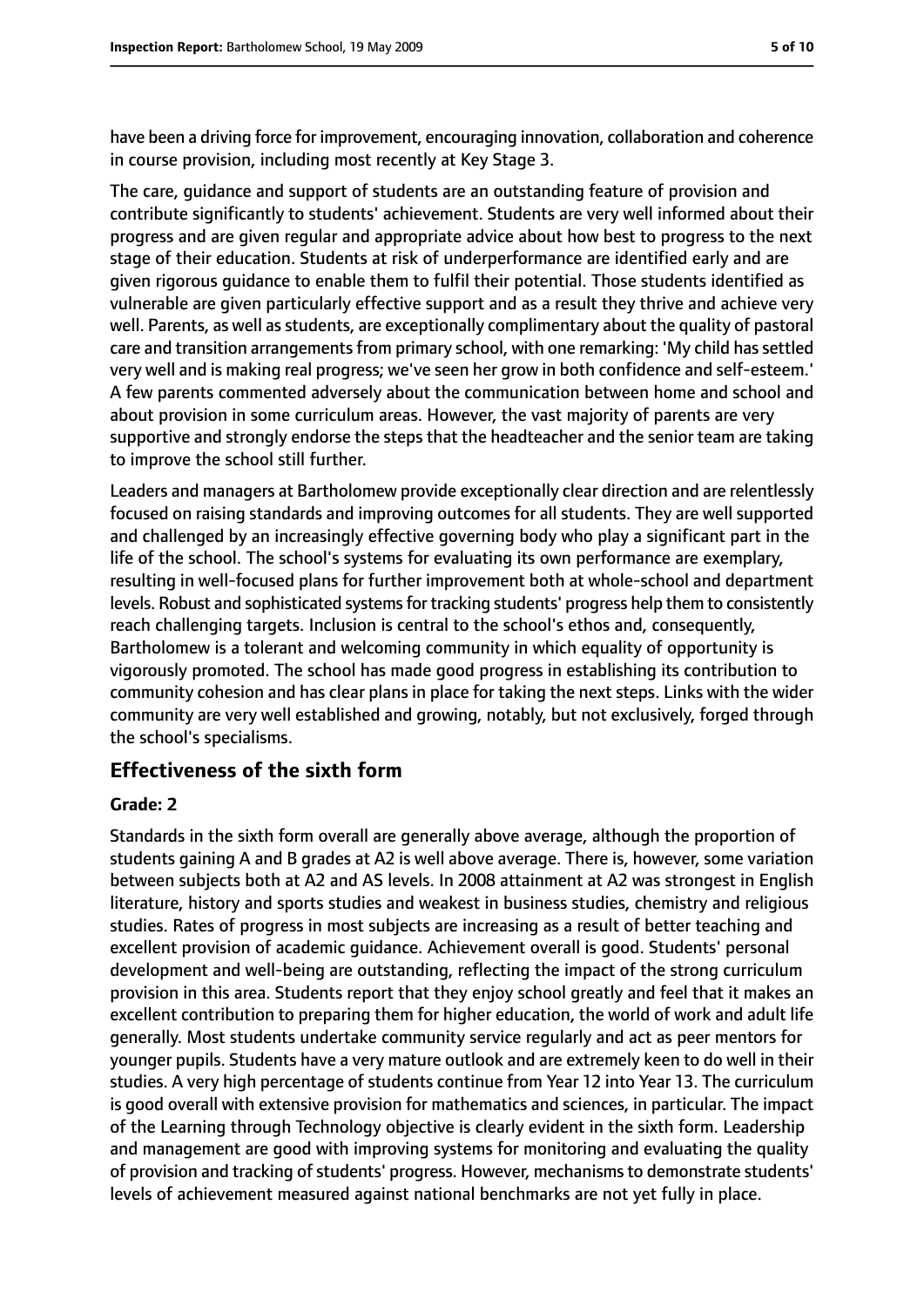### **What the school should do to improve further**

- Continue to improve the level of achievement in the sixth form to match that seen in the main school.
- Develop more effective systems to demonstrate students' progress in the sixth form.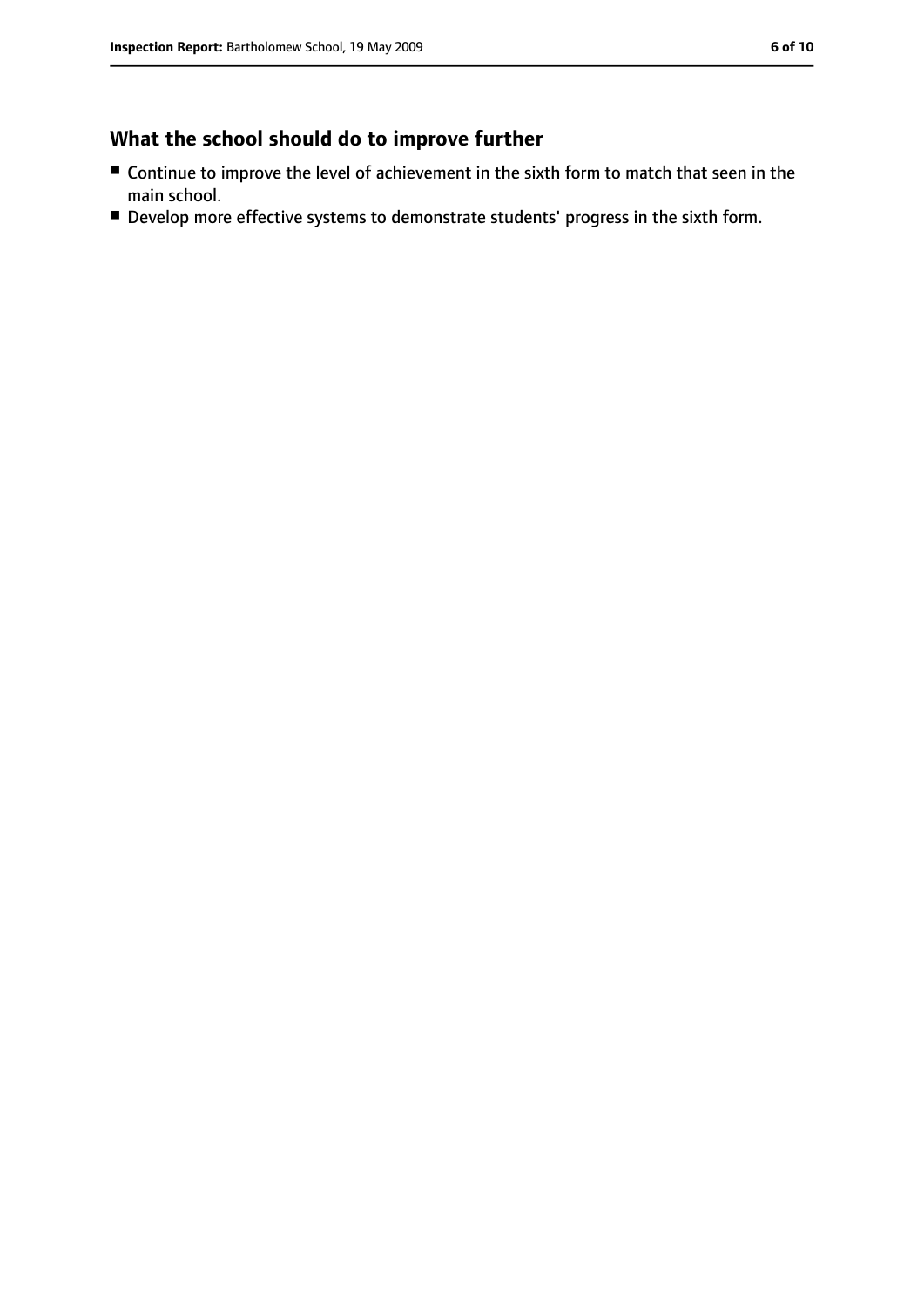**Any complaints about the inspection or the report should be made following the procedures set out in the guidance 'Complaints about school inspection', which is available from Ofsted's website: www.ofsted.gov.uk.**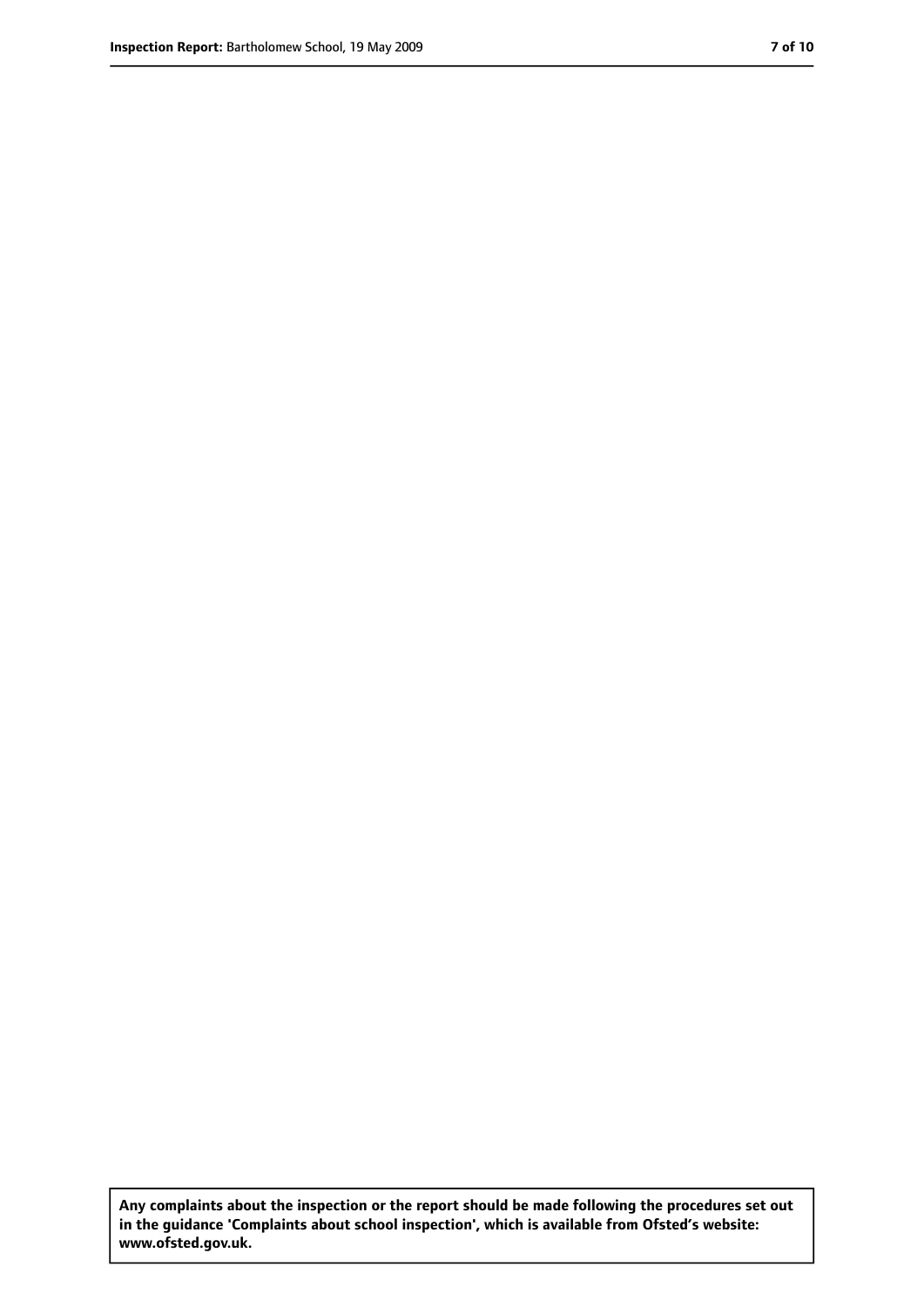# **Inspection judgements**

| Key to judgements: grade 1 is outstanding, grade 2 good, grade 3 | School<br><b>Overall</b> | $16-19$ |
|------------------------------------------------------------------|--------------------------|---------|
| satisfactory, and grade 4 inadequate                             |                          |         |

### **Overall effectiveness**

| How effective, efficient and inclusive is the provision of<br>education, integrated care and any extended services in<br>meeting the needs of learners? |     |     |
|---------------------------------------------------------------------------------------------------------------------------------------------------------|-----|-----|
| Effective steps have been taken to promote improvement since  <br>the last inspection                                                                   | Yes | Yes |
| How well does the school work in partnership with others to<br>promote learners' well being?                                                            |     |     |
| The capacity to make any necessary improvements                                                                                                         |     |     |

### **Achievement and standards**

| How well do learners achieve?                                                                               |  |
|-------------------------------------------------------------------------------------------------------------|--|
| The standards <sup>1</sup> reached by learners                                                              |  |
| How well learners make progress, taking account of any<br>significant variations between groups of learners |  |
| How well learners with learning difficulties and/or disabilities<br>make progress                           |  |

### **Annex A**

<sup>&</sup>lt;sup>1</sup>Grade 1 - Exceptionally and consistently high; Grade 2 - Generally above average with none significantly below average; Grade 3 - Broadly average to below average; Grade 4 - Exceptionally low.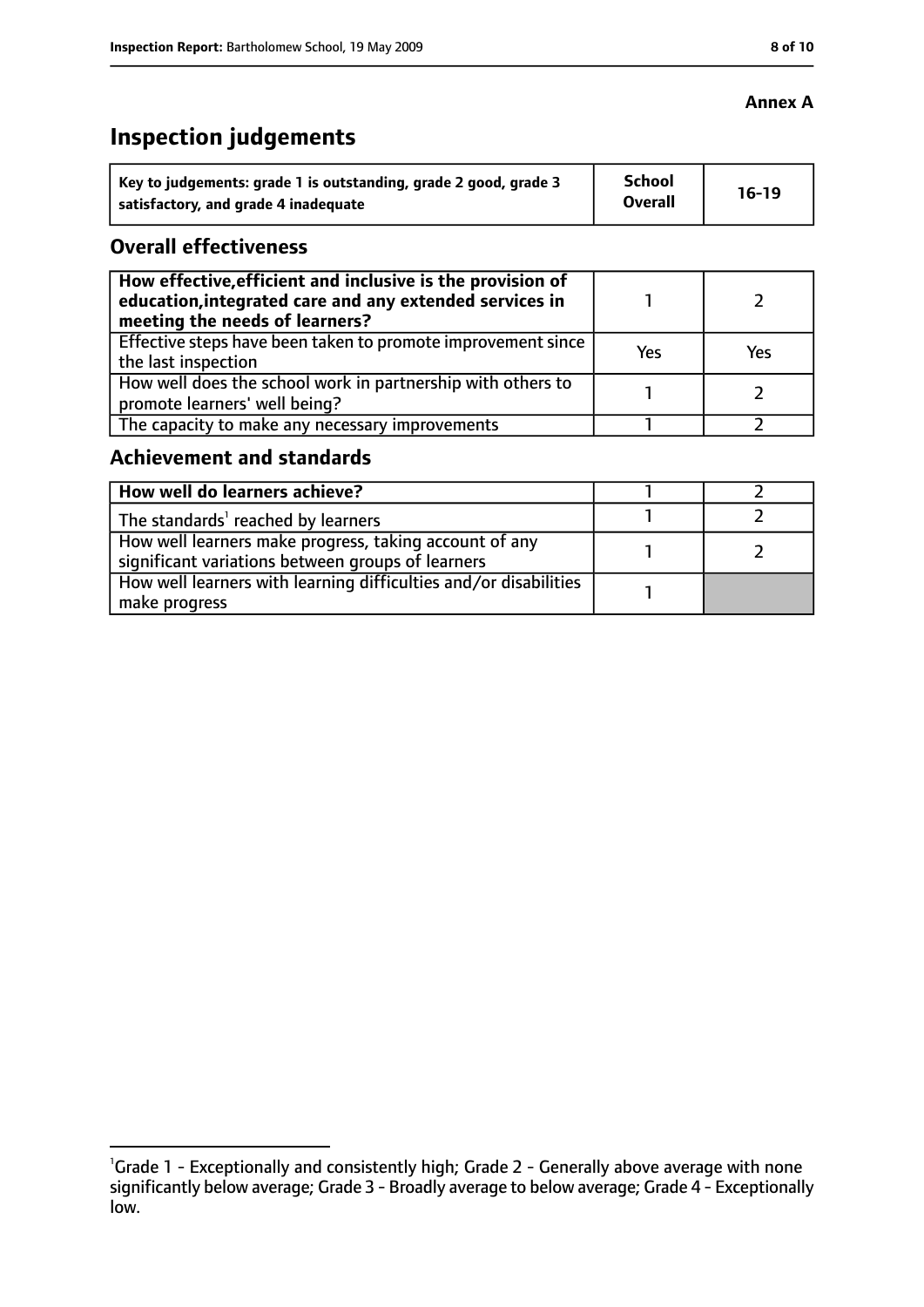### **Personal development and well-being**

| How good are the overall personal development and<br>well-being of the learners?                                 |  |
|------------------------------------------------------------------------------------------------------------------|--|
| The extent of learners' spiritual, moral, social and cultural<br>development                                     |  |
| The extent to which learners adopt healthy lifestyles                                                            |  |
| The extent to which learners adopt safe practices                                                                |  |
| The extent to which learners enjoy their education                                                               |  |
| The attendance of learners                                                                                       |  |
| The behaviour of learners                                                                                        |  |
| The extent to which learners make a positive contribution to<br>the community                                    |  |
| How well learners develop workplace and other skills that will<br>contribute to their future economic well-being |  |

# **The quality of provision**

| $\mid$ How effective are teaching and learning in meeting the<br>full range of learners' needs?       |  |
|-------------------------------------------------------------------------------------------------------|--|
| How well do the curriculum and other activities meet the range<br>of needs and interests of learners? |  |
| How well are learners cared for, quided and supported?                                                |  |

# **Leadership and management**

| How effective are leadership and management in raising<br>achievement and supporting all learners?                           |           |     |
|------------------------------------------------------------------------------------------------------------------------------|-----------|-----|
| How effectively leaders and managers at all levels set clear<br>direction leading to improvement and promote high quality of |           |     |
| care and education                                                                                                           |           |     |
| How effectively leaders and managers use challenging targets<br>to raise standards                                           |           |     |
| The effectiveness of the school's self-evaluation                                                                            |           |     |
| How well equality of opportunity is promoted and discrimination<br>eliminated                                                |           |     |
| How well does the school contribute to community cohesion?                                                                   |           |     |
| How effectively and efficiently resources, including staff, are<br>deployed to achieve value for money                       |           |     |
| The extent to which governors and other supervisory boards<br>discharge their responsibilities                               | 2         |     |
| Do procedures for safequarding learners meet current<br>qovernment requirements?                                             | Yes       | Yes |
| Does this school require special measures?                                                                                   | <b>No</b> |     |
| Does this school require a notice to improve?                                                                                | No        |     |